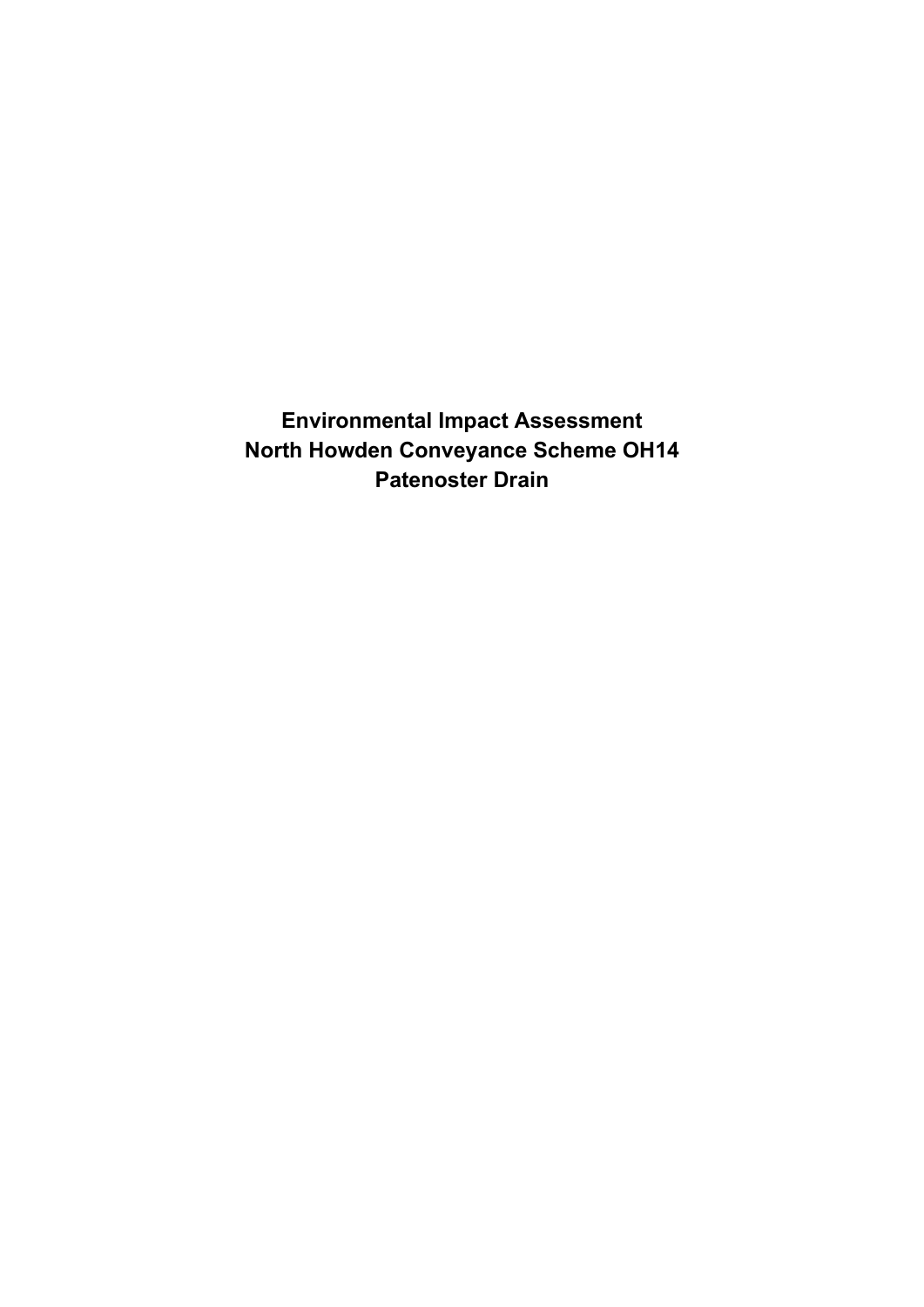**North Howden Conveyance Scheme OH14 Patenoster Drain**

# **- CONTENTS -**

- **1 [Introduction](#page-2-0)**
- **2 [Legislation](#page-2-1)**
- **3 [Ecological Survey](#page-5-0)**
- **4 [Impacts from flooding](#page-6-0)**
- **5 [Proposed development](#page-7-0)**
- **6 [Conclusions and Environmental Recommendations](#page-7-1)**
- Appendix A North Howden Conveyance Scheme Modelling Report
- Appendix B Designations with in the North Howden Conveyance Scheme
- Appendix C TOPO Patenoster Drain, Howden
- Appendix D Data held by NEYEDC

## **EIA**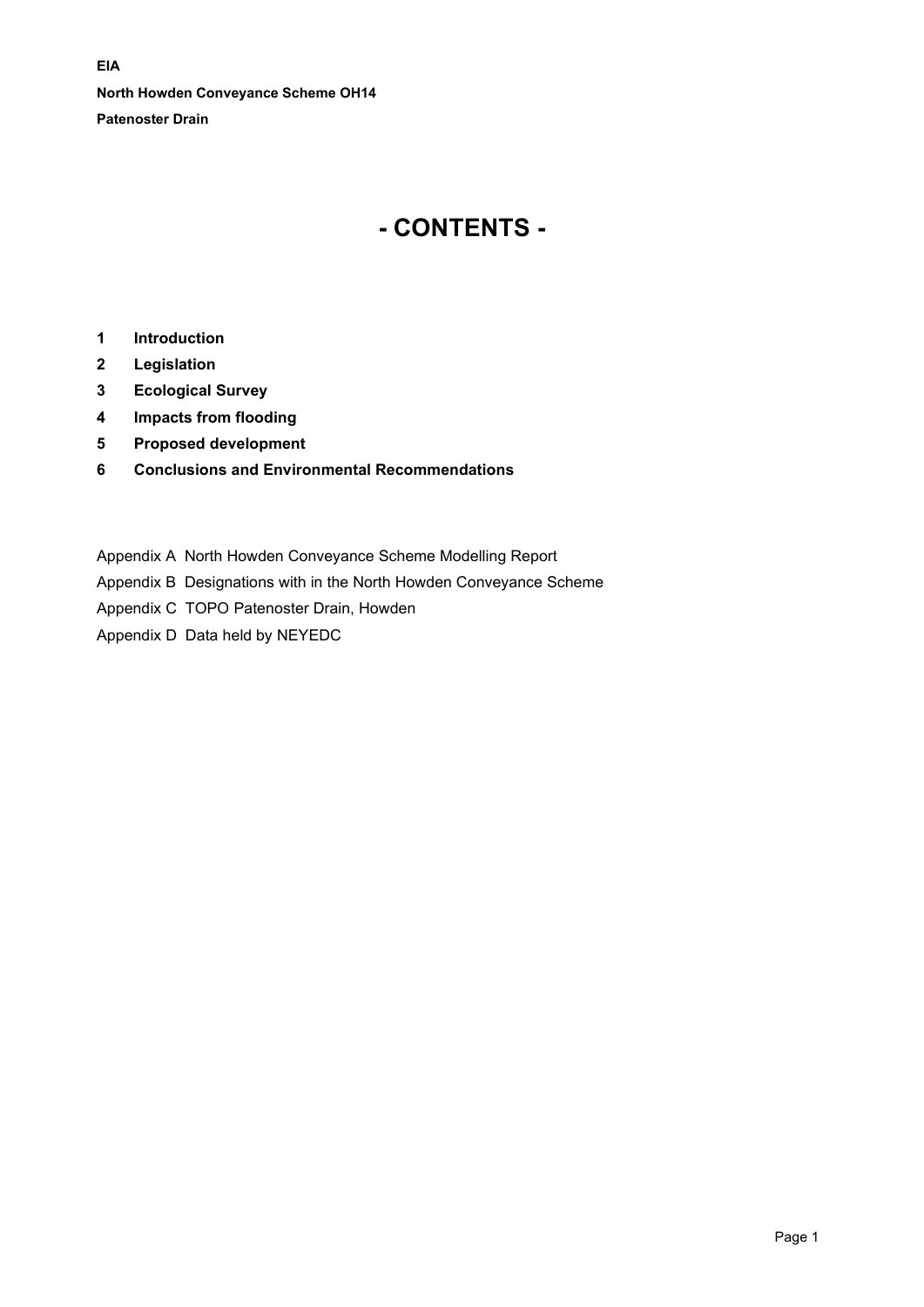# <span id="page-2-0"></span>**1 Introduction**

# **Background**

- 1.1 Patenoster Drain runs along the northern edge of the Market Town of Howden, see Appendix A for location. It is fed from Marsh Drain, Howden New Cut and Duck Swang Drain before becoming Patenoster Drain, forming the North Howden Catchment. The feed drains flow clockwise from the south of Howden Minster around Howden Marsh LNR, around the north of the North Howden housing development site (HOW A – East Riding of Yorkshire Council's Local Plan reference), along the north edge of Howden School and Technology College playing fields before joining Scuttlecroft Drain where it enters the North Howden Outfall.
- 1.2 The area of concern is on Patenoster Drain that runs to the north of two of the housing developments in HOW A through to its junction with Station Road. The total length of the works required on Patenoster Drain is 470m. The north bank of the drain is subject to slippage, risking blocking the drain and causing flooding downstream.
- 1.3 The North Howden Catchment ("the Catchment or Catchment Area") is a sub-catchment of the River Ouse within the Ouse and Humber Internal Drainage District (IDB). The national grid reference is SE 7389 2914. See Appendix A for more details.
- 1.4 The drainage of this area is entirely reliant on systems operated by the IDB and the continued operation of two daisy-chained pumping stations, North Howden Pumping Station and Skelton Pumping Station, with Skelton Pumping Station being the terminal pumping station before discharging into the River Ouse.
- 1.5 A Modelling and Economics report has been produced for the North Howden Conveyance Scheme OH14 and is attached as Appendix A.
- 1.6 Works which are covered by The Environmental Impact Assessment (Land Drainage Improvement Works) (Amendment) Regulations 2017 include a project to deepen, widen, straighten; or otherwise improve or alter, any existing watercourse or remove or alter mill dams, weirs or other obstructions to watercourses, or raise, widen, or otherwise improve or alter, any existing drainage work.

# <span id="page-2-1"></span>**2 Legislation**

# 2.1 **Summary of legislation**

This section summarises the legislation, which is relevant, in ecological terms, to this assessment, i.e. legislation relevant to species present or potentially present within the survey area is included here along with legislation relevant to protected sites in the vicinity.

- Wildlife and Countryside Act 1981 (as amended);
- Countryside and Rights of Way (CROW) Act 2000;
- The Protection of Badgers Act (1992);
- Wild Mammals (Protection) Act 1996;
- The Conservation of Habitats and Species Regulations 2017 (as amended);
- Environment Act 1995;
- Natural Environment and Rural Communities (NERC) Act 2006.

# **2.1.1 National Planning Policy**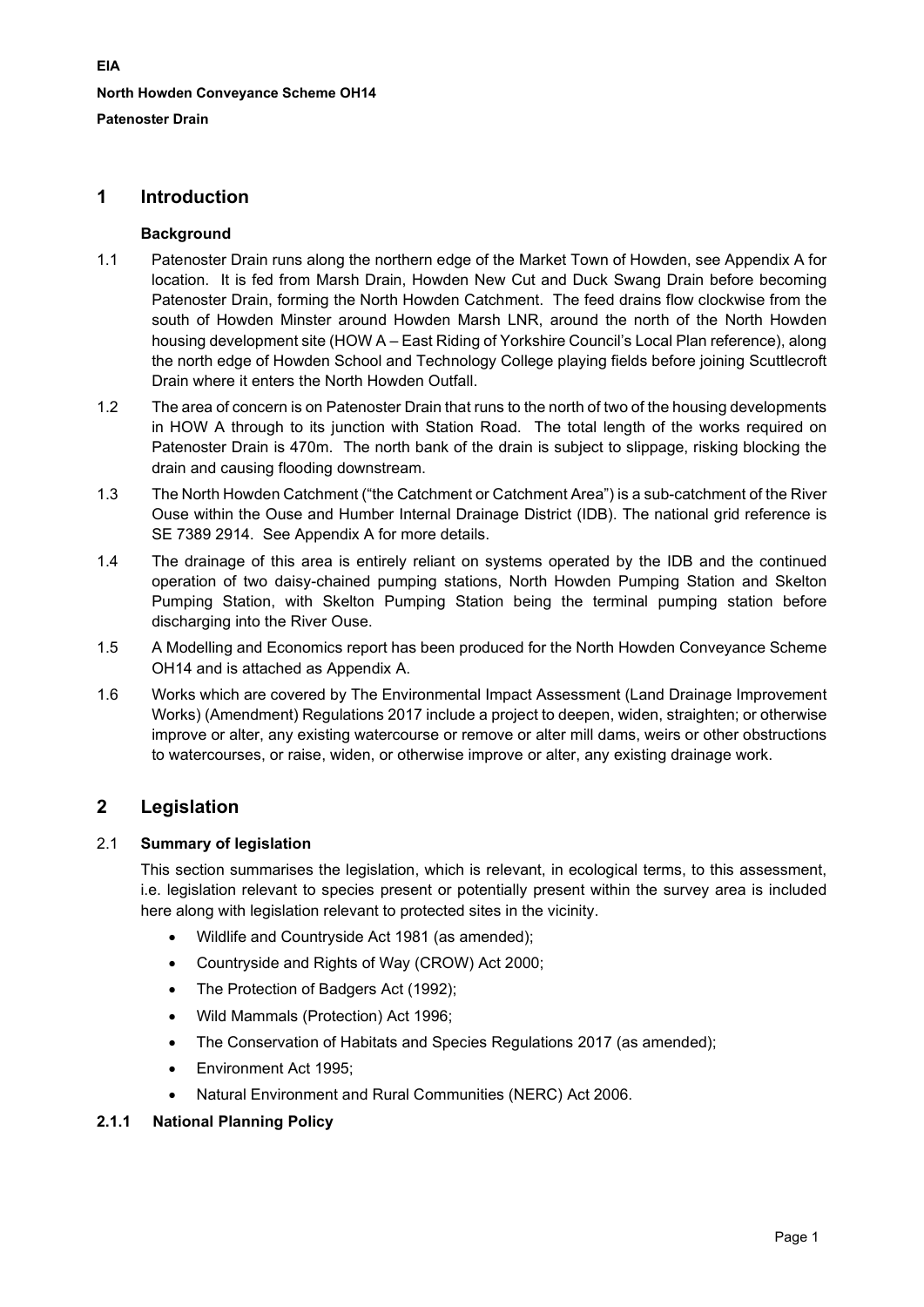The National Planning Policy Framework (NPPF) published in 2019 by the Ministry of Housing, Communities and Local Government states that to protect and enhance biodiversity and geodiversity, plans should:

'Identify, map and safeguard components of local wildlife-rich habitats and wider ecological networks, including the hierarchy of international, national and locally designated sites of importance for biodiversity; wildlife corridors and stepping stones that connect them; and areas identified by national and local partnerships for habitat management, enhancement, restoration or creation.'

And

'Promote the conservation, restoration and enhancement of priority habitats, ecological networks and the protection and recovery of priority species; and identify and pursue opportunities for securing measurable net gains for biodiversity.'

The planning system should contribute to and enhance the natural environment by protecting and enhancing valued landscapes, geological conservation interests and soils, recognise the wider benefits of ecosystem services; and minimise impacts on biodiversity and provide net gains in biodiversity where possible, contributing to the Government's commitment to halt the overall decline in biodiversity, included by establishing coherent ecological networks that are more resilient to current and future pressures.

# 2.3 **Habitat Legislation Statutory Protected Sites & Features**

- 2.3.1 Ramsar sites. Ramsar sites are designated under the Convention on Wetlands of International Importance, agreed in Ramsar, Iran, in 1971.
- 2.3.2 Special Areas of Conservation (SAC). SACs receive full protection under the European Commission (EC) Habitats Directive (Council Directive 92/43/EEC on the conservation of natural habitats and of wild fauna and flora).
- 2.3.3 Special Protection Areas (SPAs). SPAs receive full protection under the EC Birds Directive (Council Directive 79/409/EEC on the conservation of wild birds).
- 2.3.4 Sites of Special Scientific Interest (SSSIs). SSSIs provide full statutory protection for the best examples of the UK's flora, fauna, geological, or physiographical features. Originally notified under the National Parks and Access to the Countryside Act 1949, SSSIs are now notified under the Wildlife and Countryside Act 1981 (as amended). Improved provisions for the protection and management of SSSIs were introduced by the Countryside and Rights of Way Act 2000.
- 2.3.5 National Nature Reserves (NNRs). NNRs are fully protected from damaging operations within and around them under the National Parks and Access to the Countryside Act 1949 (as amended) and the Wildlife and Countryside Act 1981 (as amended).
- 2.3.6 Local Nature Reserves (LNRs). LNRs are designated under the National Parks and Access to the Countryside Act 1949 (as amended) as areas of geological or wildlife interest of special local interest.
- 2.3.7 Local Wildlife Sites (LWS) / Sites of Importance for Nature Conservation (SINC's). LWSs and SINCs are identified by local planning authorities (in this case East Riding of Yorkshire Council) on account of their value for wildlife. These sites receive a measure of protection through local planning policies.

# 2.4 **Species legislation**

- 2.4.1 European protected species (EPS). These animals are fully protected through inclusion within Schedule II of The Conservation of Habitats and Species Regulations 2010 (as amended). This legislation makes it an offence to:
	- Deliberately capture, injure or kill any wild animal of an EPS.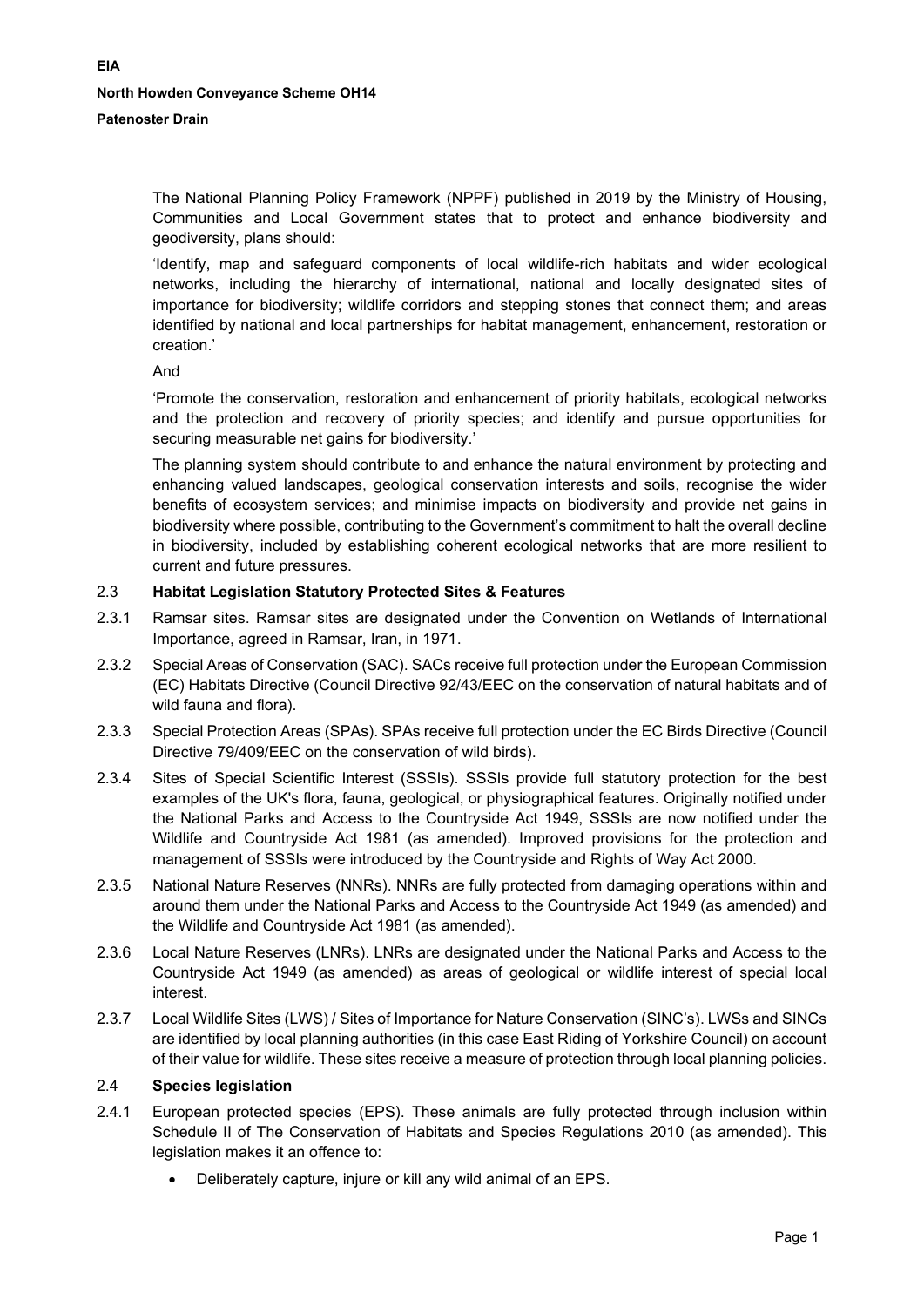# **Patenoster Drain**

- Deliberately disturb wild animals of any such species.
- Deliberately takes or destroys the eggs of such an animal.
- Damage or destroy a breeding site or resting place of such an animal.

For the purposes of this legislation, disturbance has been defined by the European Commission (EC) and Natural England as any disturbance which is likely to impair an EPSs ability to:

- Survive, breed or reproduce, or to rear or nurture their young, or
- In the case of animals of a hibernating or migratory species, to hibernate or migrate; or
- To affect significantly the local distribution or abundance of the species to which they belong.

#### 2.4.2 **EPS potentially present in the survey area:**

#### **Badger**

Badgers *Meles meles* receive protection under the Protection of Badgers Act 1992 and the Wildlife and Countryside Act 1981 (as amended), under Schedule 6, Section 11.

#### Great crested newt (GCN)

The primary legislative protection for GCNs *Triturus cristatus* is under the Habitats Regulations 1994 through designation as an EPS (see above). However, the GCN is also partially protected in England and Wales through its inclusion in Schedule 5 of the Wildlife and Countryside Act 1981 (as amended).

#### Breeding birds

All wild birds in England and Wales are protected under Section 1 of the Wildlife and Countryside Act, 1981 (as amended) which makes it an offence to intentionally kill, injure or take any wild bird, or take, damage or destroy the nest (whilst being built or in use) or its eggs.

# Common reptiles

All native common reptiles, i.e. slow-worm *Anguis fragilis*, common lizard *Lacerta vivipara*, adder *Vipera berus* and grass snake *Natrix natrix*, are listed on Schedule 5 of the Wildlife and Countryside Act 1981 (as amended) in respect of Sections 9(1) and 9(5) which makes it an offence to intentionally kill, injure or sell the animals. Rare reptiles (smooth snake and sand lizard) The primary legislative protection for rare reptiles is under the Habitats Regulations 1994 through designation as an EPS (see above). However, rare reptiles are also partially protected in England and Wales through their inclusion in Schedule 5 of the Wildlife and Countryside Act 1981 (as amended).

# Water vole

Water voles *Arvicola terrestris* receive habitat protection through inclusion on Schedule 5 of the Wildlife and Countryside Act, 1981 (as amended) in respect of section 9(4) only. This section of the Act protects the water vole's place of shelter or protection (i.e. their burrows) but does not protect the voles themselves. Under the legislation it is an offence to intentionally or recklessly damage, destroy or obstruct access to any structure or place which water voles use for shelter or protection or to disturb water voles whilst they are using such a place.

Disturbance has been defined as any action which affects the survival chances, the breeding success or reproductive ability of one or more individuals or which leads to a reduction in the quantity of occupied habitat (Strachan & Moorhouse, 2006). Water voles have been recommended for inclusion on Schedule 5 of the Wildlife and Countryside Act, 1981 (as amended).

## 2.4.3 **Invasive weeds**

*Heracleum mantegazzianum* giant hogweed, *Fallopia japonica* Japanese Knotweed and *Impatiens glandulifera* Himalayan Balsam are listed in Schedule 9, Part II of the Wildlife and Countryside Act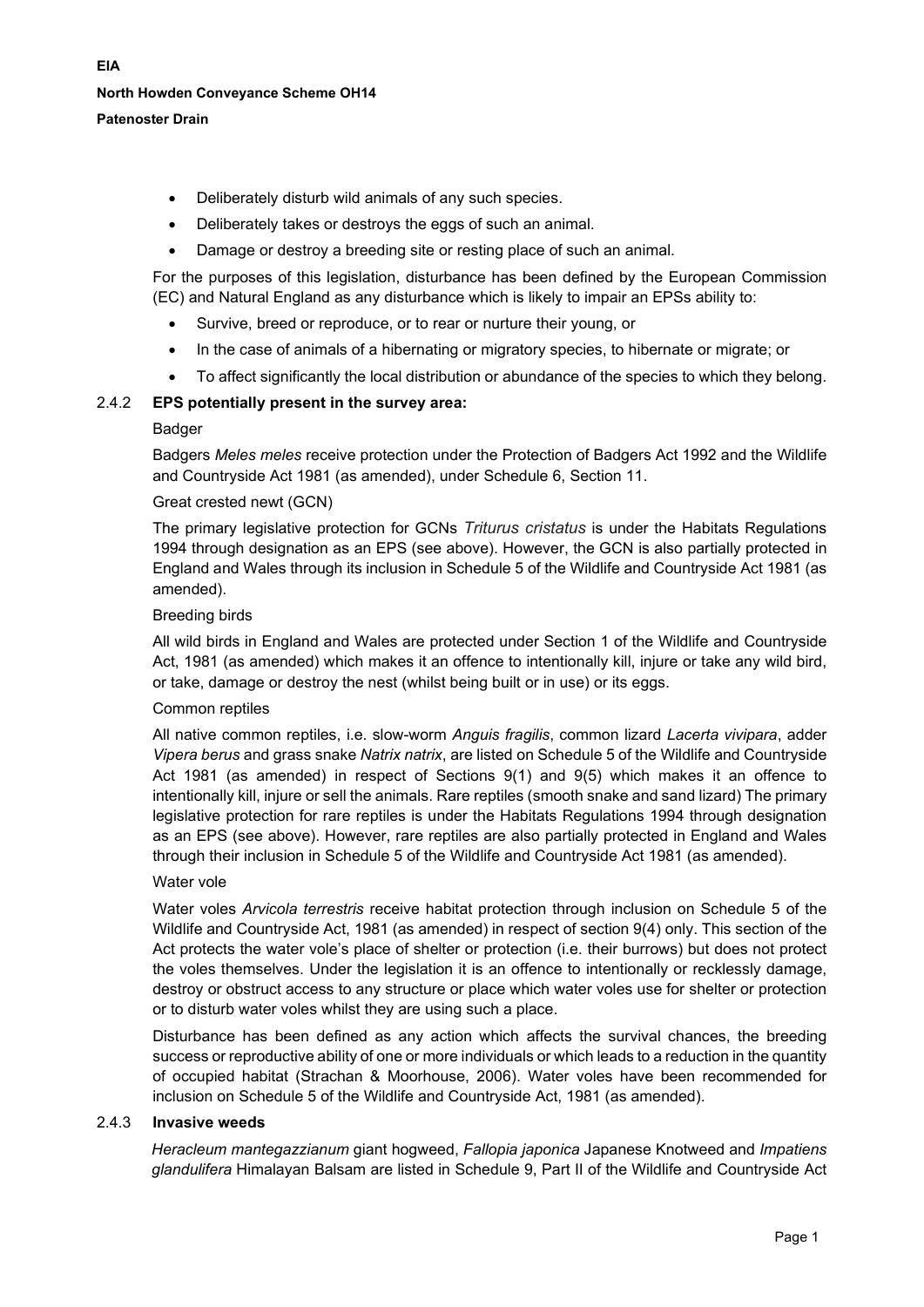1981 (as amended) which makes it an offence to plant these species or otherwise cause them to grow in the wild. Any material containing Japanese knotweed or giant hogweed is also identified as 'controlled waste' under the Environment Protection Act 1990 and must be disposed of properly at landfill.

- 2.4.4 Rare and/or protected plants. Some plants are listed on Schedule 8 of the Wildlife and Countryside Act 1981 (as amended) which makes it an offence to intentionally pick, uproot, destroy or trade in these plants. Other plants appear on national red data lists, or are considered nationally, regionally or locally scarce, though these classifications do not confer any legal protection.
- 2.4.5 Other invertebrates.. In England and Wales the Wildlife and Countryside Act 1981 (as amended) and The Conservation of Habitats and Species Regulations 2010 (as amended) offer legal protection to certain invertebrate species. Under the aforementioned legislation, 17 invertebrate species in Britain have European protection and 45 species in England and Wales are fully protected at a national level.
- 2.4.6 Other mammals. All non-domesticated mammal species including common species, such as rabbit Oryctolagus cuniculus and deer, receive protection under the Wild Mammals (Protection) Act 1996. This act protects wild mammals from certain cruel acts and makes it an offence to intentionally inflict unnecessary suffering on wild mammals.

# <span id="page-5-0"></span>**3 Ecological Survey**

- 3.1 A desktop study was used to guide the field survey as it was an inappropriate time of year to undertake any actual on site surveys. The following sources were used to collate historical records within the study area and surrounding 2km radius:
	- Multi Agency Geographic Information Centre website [\(www.magic.gov.uk\)](http://www.magic.gov.uk/)
	- North and East Yorkshire Ecological Data Centre (NEYEDC)
- 3.2 A walk over assessment of the drain was undertaken on the 25 November 2021. The north bank of the drain is covered in grass that is cut back on an annual basis. There is some aquatic vegetation in the drain bottom, again this is cut back on an annual basis. The richest element of the drain, ecologically speaking is the south bank which is not being disturbed.
- 3.3 The Modelling and Economics report for the North Howden Conveyance Scheme OH14 shows the area of flooding if the drain is blocked due to slippage, see Appendix A.
- 3.3 The results of the data from NEYEDC show no data for this section of the drain. The main records are for Howden Marsh LNR some 0.7km to the south and the most recent record is 2012, see Appendix D.
- 3.4 Both the Lower Derwent Valley, as far south as Wressle and the Humber Estuary from Boothferry Bridge east are Ramsar sites.
- 3.5 The Lower Derwent Valley, as far south as Barmby on the Marsh and the Humber Estuary from Boothferry Bridge east are Special Areas of Conservation.
- 3.6 The Lower Derwent Valley, as far south as Wressle and the Humber Estuary from Boothferry Bridge east are Special Protection Areas.
- 3.7 There are Special Sites of Scientific Interest at Barnhill Meadows and along the length of the River Derwent as far south as Barmby on the Marsh. The Humber Estuary from Boothferry Bridge east is also a SSSI.
- 3.8 The nearest National Nature Reserve is to the north in the Lower Derwent Valley (north of Wressle and at Bubwith).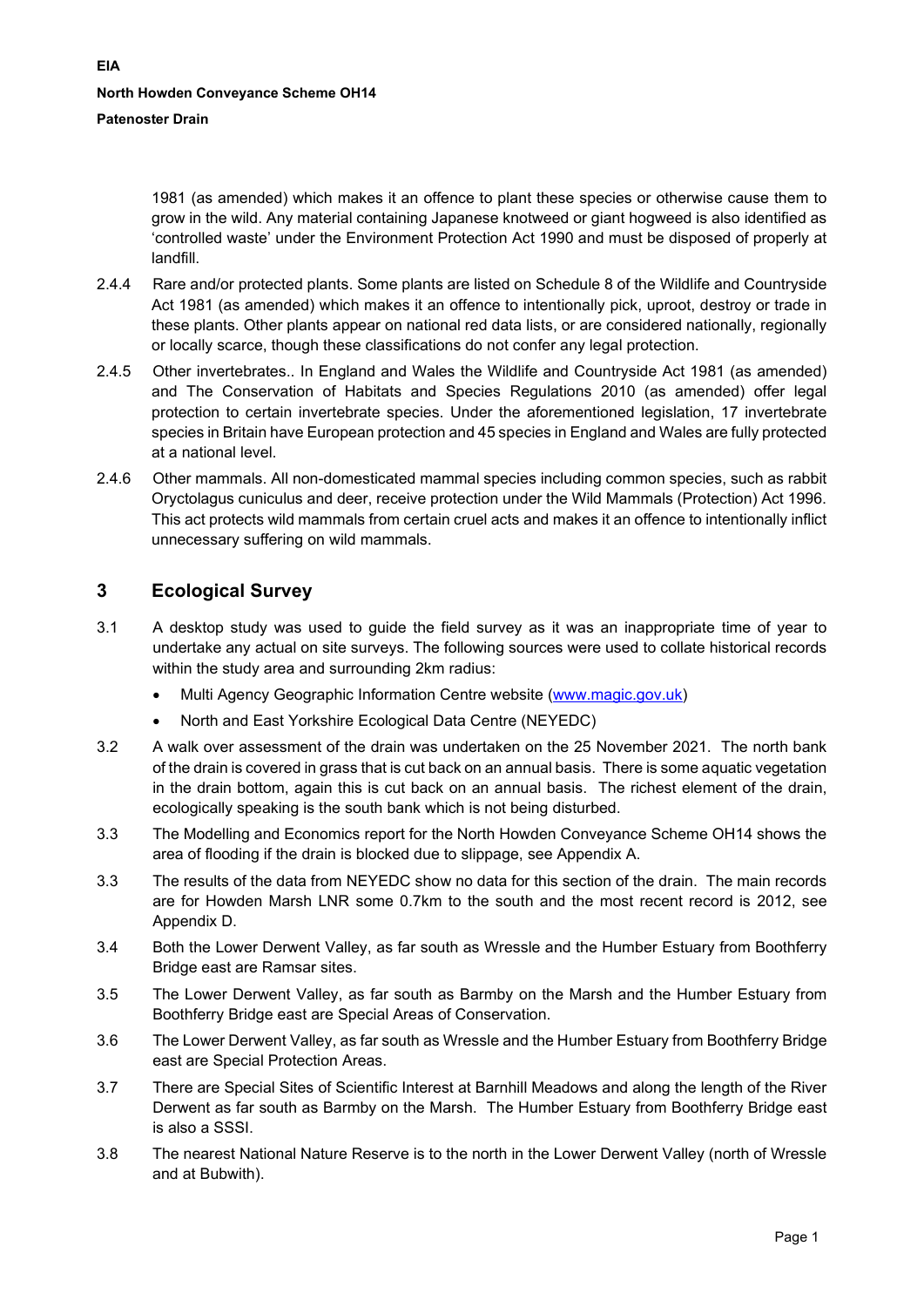- 3.9 Howden Marsh is a register Local Nature Reserve, a Local Wildlife Site and Common Land with registered open access under the CROW Act 2000.
- 3.10 Locations of the sites above that fall with in the North Howden Conveyance Scheme along with other designations can be found in Appendix B.
- 3.11 There are no recorded fauna or flora that come under European Protected Species within the section of Patenoster Drain in question. There are however a small number of rodent holes on the south bank that might be Water Voles but there are also a large number of holes further along the drain to the west that are being used by rats. It is unlikely to be Water Vole using the holes in the south bank of the section of Patenoster Drain in question. Further survey work would be required to confirm, see 2.4.2 above.
- 3.12 Although there are no signs of invasive plants in the drain there is a record of Himalayan Balsam on Howden Marsh. Flooding of Howden Marsh due to a blockage in Patenoster Drain could allow the spread of seeds to other areas especially along the drain as the waters recede, see section 2.4.3 above.

# <span id="page-6-0"></span>**4 Impacts from flooding**

- 4.1 The Modelling and Economics report for the North Howden Conveyance Scheme shows the extent of flooding if the drain is blocked.
- 4.2 Up to 46 existing properties are at risk as a result of long term flooding. In addition a number of environmental features would also be at risk, see Appendix B for more details. There is also the risk of a blockage in Patenoster Drain causing flooding across the HOW A housing development as their surface water SUDS would not be able to function as they discharge into the Patenoster Drain.
- 4.3 In addition to the risk of flooding 46 properties, over a long period of flooding there is a risk of the flood waters, as a result of Patenoster Drain being blocked entering other water courses and drains causing concerns in other areas.
- 4.4 Flood water could enter Husbandmans Drain and Treeton Drain placing increased pressure on the Howden Dyke Pumping Station and also if the flood water entered the foul sewer system it would have a serious consequences on other areas of Howden, not directly affected by the flooding caused by a blockage in Patenoster Drain.
- 4.5 Howden has an old network of combined sewers as well as separate foul and surface water sewers. At periods of high rain fall and high ground water levels the main Yorkshire Water pumping station (PS) at Broad Lane cannot cope. This PS is fed by two smaller PS on Bell Cross and Treeton Road. When Broad Lane is overwhelmed it can discharge, under licence into Howden Dyke Drain, pumping foul sewerage into an open drain. It can also turn off the other two PS that feed it. The only storage is in the pipe network which has a record of not being able to cope, resulting in foul sewerage water flowing back up the pipes and entering gardens and properties (via toilets and sinks).
- 4.6 Howden Marsh LNR is an area of public access with open drains running either side of it. There is a large body of water in the middle of the site. The historical ecological records from NEYEDC for the 2km around the Paternoster Drain are mainly for Howden Marsh LNR. Any prolonged periods of flooding and the subsequent waters receding could have a negative effect on the ecology of Howden Marsh LNR. There is a risk that a lot of the species recorded, especially in the water body could be pulled away from the site with receding waters.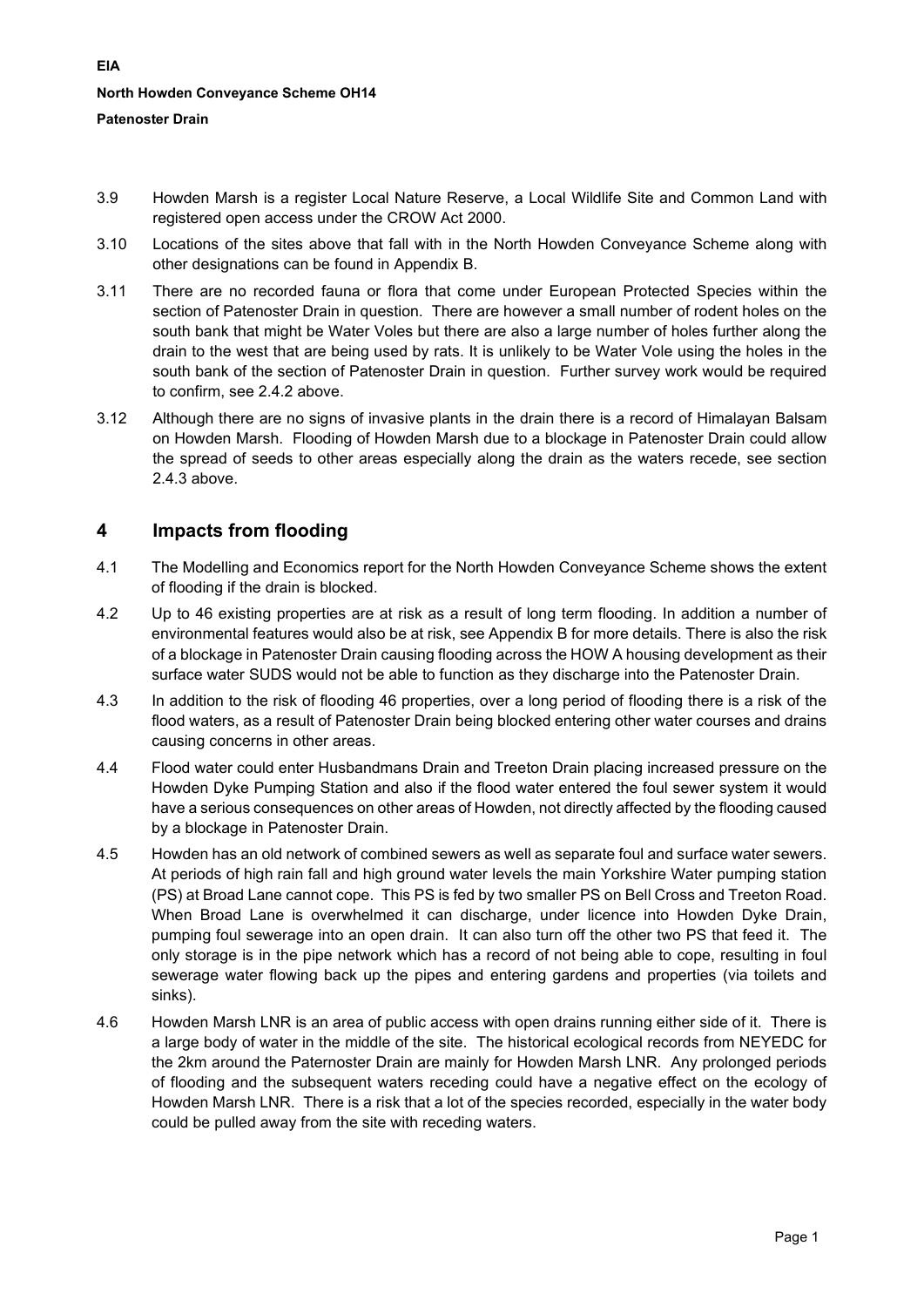**EIA North Howden Conveyance Scheme OH14 Patenoster Drain**

# <span id="page-7-0"></span>**5 Proposed development**

- 5.1 The section of drain in question runs from a farm access bridge and Yorkshire Water mains water pipe crossing at approximate OS grid ref SE746289 through to its junction with Station Road at OS grid ref SE750289 is approximately 470m. The northern bank is subject to slippage. The drain bank to the north is some 3.10m in length from drain bed to the top of the bank. In places it is bulging with areas of slippage and with signs of potential slippage cracks forming. The north side of the drain is the side (arable farm field) where the drain is maintained from.
- 5.2 The north bank of the drain is open arable farm land. The local geology consists of a mix of clays in sedimentary layers above mudstone and sandstone bedrock. The area has very low permeability. The south bank has an old hedge line of trees (mainly Elm) running along the top of the bank and a public right of way (Howden Footpath No 1 which is also part of the Howden 20 route). Immediately to the south is HOW A housing development of some 650 properties. There is very little sign of any slippage on the south bank.
- 5.3 There is a wooden toe to both sides of the drain. In places on the north bank this toe has broken due to the force of the bank it is holding back.
- 5.3 The proposal is to put a 5m wide berm in the north bank approximately 1.5m off the drain bed and re-profile it to a 1:2 batter both from the drain bed to the berm and from the berm to the bank top. See Appendix C for more details. This will reduce the working height for the maintenance, reduce the angle of the banks and increase the storage capacity of the drain at high rain periods.
- 5.4 It is estimated that there will be approximately 7050m<sup>3</sup> of soil to dig out and remove from site. Recent trial digs have indicated that the soil is not suitable to be left on site or used as on the neighbouring farmland. This will have to be transported in 40 tonne wagons either north along Station Road or south through Howden via Flatgate and Hull Road to the A614. Full details of the extraction, transport and disposal are not available at this time.
- 5.5 Alternative modelling has been considered including wooden and metal piling. There is a national shortage of suitable timber for wooden piles. Wooden piles would not be strong enough due to the height of banking they would have to hold back. Metal piles would be strong enough but would be very unsightly in this location. The cost of steel at this time would also make it uneconomical to use. The depth of the drain would still require a larger excavator to reach down to clean the drain bottom, putting pressure on the drain top, putting the bank at continuous risk of slippage which in turn would have a direct effect on the arable land running along the top of the drain.

# <span id="page-7-1"></span>**6 Conclusions and Environmental Recommendations**

# **Conclusions**

- 6.1 If the Paternoster Drain blocks due to the north bank slipping and the drain backs up during a period of heavy rain there is a possibility of a minimum of 46 houses, possibly more being flooded, Howden Dyke pumping station being over whelmed with excess drain water and the foul water sewerage system closing down due to excess water causing the pumping stations to switch off and insufficient storage in the system leading to foul water flooding in properties across Howden not effected directly by the backed up water from Paternoster Drain.
- 6.2 If the drain is left as is there will be a need for more repairs to the banks as well as annual maintenance, an increase in machinery activity and budget
- 6.3 Although the actual drain is poor ecologically there is a possibility of harming other ecological assets in the catchment, mainly Howden Marsh LNR.